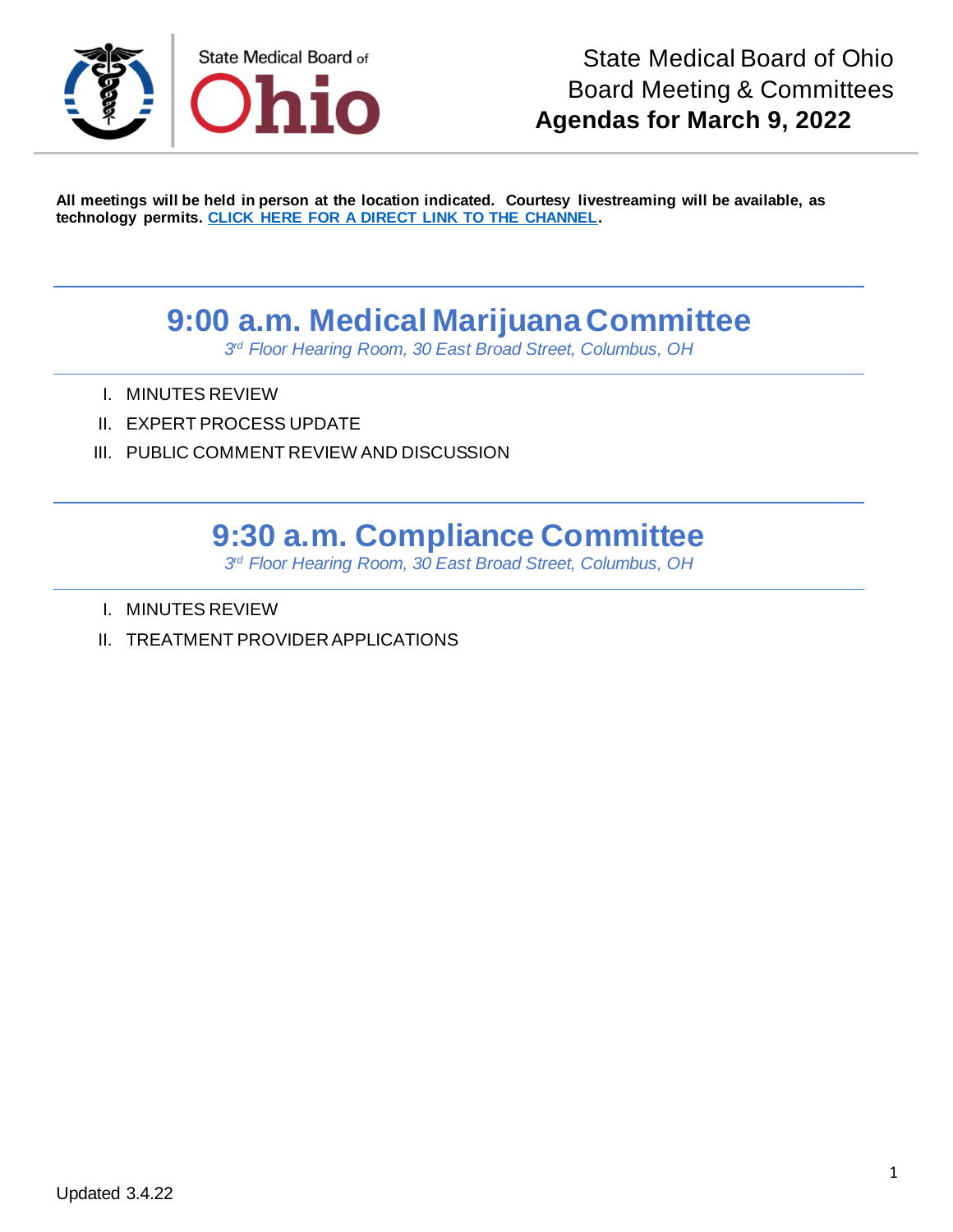

## **10:00 a.m. Board Meeting**

*3 rd Floor Hearing Room, 30 East Broad Street, Columbus, OH*

- I. ROLL CALL
- II. MINUTES REVIEW
- III. REPORTS AND RECOMMENDATIONS (R&Rs)
	- A. Roozbeh Badii, M.D.
	- B. Aaron Goldfein, M.D.
	- C. Dara Parvin, M.D.
	- D. Tyler H. Strachan, M.T.
- IV. PROPOSED FINDINGS AND PROPOSED ORDERS (PFPOs) (none)
- V. FINDINGS, ORDERS AND JOURNAL ENTRIES (FOJEs)
	- A. Brianne E. Dawson, R.C.P. applicant
	- B. Thomas C. Essman, R.C.P.
	- C. Elizabeth G. Geffert, M.T.
	- D. Diane D. Opoku, R.C.P. Applicant
	- E. Karyn L. Young, M.T.
- VI. EXECUTIVE SESSION

## *Public live stream will end at this time but will resume when the board comes out of the executive sessions.*

- VII. SETTLEMENT AGREEMENTS
- VIII. CITATIONS
- IX. OPERATIONS REPORT
- X. RULES & POLICIES
	- A. Rule Review Update
	- B. Legislative Update
- XI. COMMITTEE BUSINESS
	- A. Compliance Committee Report
	- B. Medical Marijuana Committee Report
	- C. Licensure Application Reviews (none)
	- D. Advisory Council Reports
		- 1. Dietetics Advisory Council Report